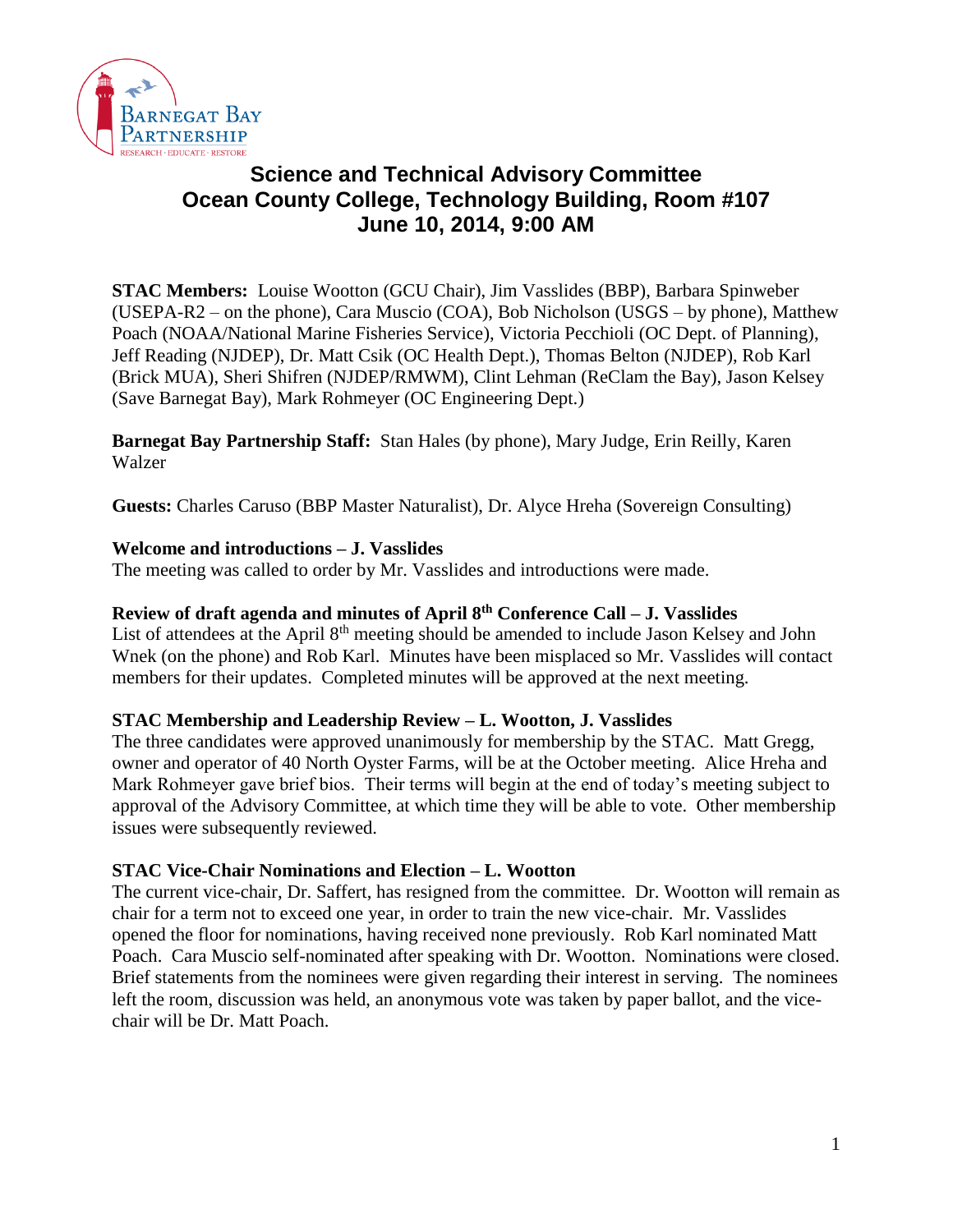## **FY15 STAC RFP – L. Wootton/J. Vasslides**

Combined funds from FY14, FY15, and additional funds from the prior 3-year grant leaves \$30,000-\$35,000 to fund a project. The STAC will make recommendations to the Advisory Committee for the type of project to fund. The EPA requested a focus on implementation projects. A suggestion was made for members to forward project recommendations related to water supply and shellfish restoration. There will be a meeting post-NFWF to discuss the funded projects. A suggestion was made to direct this funding to further support one of the funded projects.

## **Partner funding request – L. Wootton/Jason Kelsey**

Mr. Kelsey gave an overview of the Save Barnegat Bay student summer research program. SBB is requesting the STAC fund one of the projects for the upcoming year. A discussion was held as to whether this should be a STAC or CEC-funded project, as well as the need to design a project in line with BBP/USEPA needs, with the required QAPP to be developed by staff members (not the student), which could easily be amended year-to-year for a pre-set program.

## **Action: Dr. Hales to speak with Mr. Kelsey to work out the details.**

## **Pathogen Working Group Update – H. Saffert/S. Shifren**

The group met May 7, 2014 and the status of projects and areas of interest were reviewed. Projects included Cedar Cove Marina at Beachwood Beach. NRDC's testing showed Beachwood Beach as one of the worst in the nation for bacteria. There are a variety of poorlymapped outfalls in Beachwood (state, municipal, county). The county will replace one area of sewer pipe which may be leaking. On October  $8<sup>th</sup>$ , work will begin to relocate two outfall pipes to one which will empty further outside the cove (\$700,000). Illicit connections and a human signature have been found in Pine Beach.

Pine Lake has a huge geese problem with one side still on a septic system and they are beginning to look at that area. Beachwood should serve as a model for addressing issues like this in the future.

## **Action: Dr. Hales would like to reach out to the Township and others to create public education pieces regarding concerns about swimming in the Brown's Woods Beach and Money Island areas.**

#### **Shellfish restoration working group – J. Vasslides**

Mr. Vasslides gave an update on the shellfish restoration group, which met last week and has broad representation on the committee. This initial meeting was to discuss goals and set-up of the working group. The group will review the white paper's conclusions and make short- and long-term recommendations for the shellfish community at large. The group will also work on recommendations for next steps for research, recommendations for rehabilitation, and policy recommendations. The next meeting will be held the week of July  $28<sup>th</sup>$ .

#### **Partner Updates**

Mr. Vasslides introduced Erin Reilly, the new BBP field and lab coordinator, who will be working on the long-term seining program, July MACWA work, and additional projects. Ms.